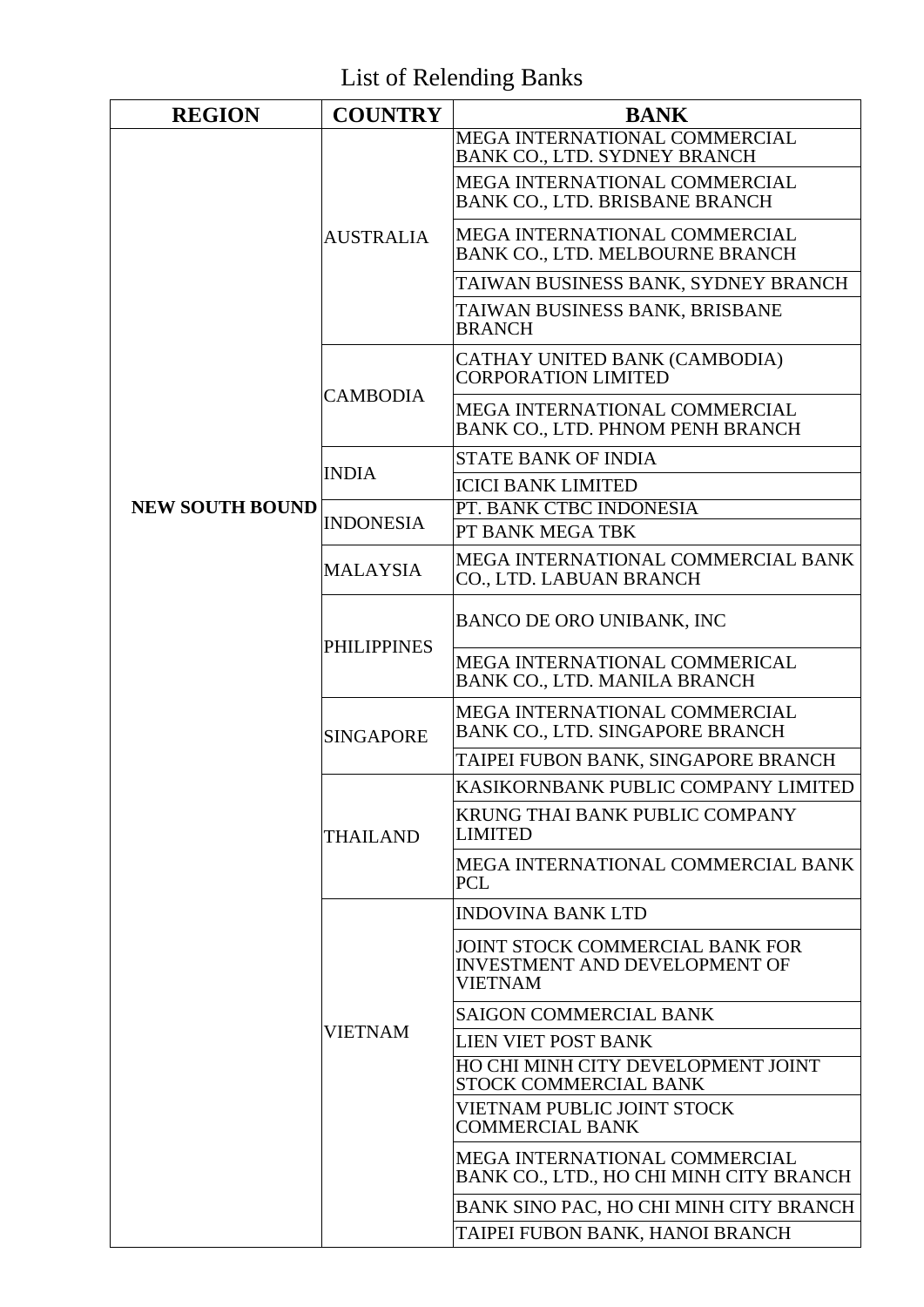## List of Relending Banks

| <b>NEW SOUTH BOUND</b>                     | <b>VIETNAM</b>                                        | TAIPEI FUBON BANK, HO CHI MINH CITY<br><b>BRANCH</b>          |
|--------------------------------------------|-------------------------------------------------------|---------------------------------------------------------------|
|                                            |                                                       | TAIPEI FUBON BANK, BINH DUONG BRANCH                          |
|                                            | <b>ARMENIA</b>                                        | <b>AMERIABANK CJSC</b>                                        |
|                                            | <b>BELARUS</b>                                        | <b>PRIORBANK</b>                                              |
|                                            |                                                       | <b>BELINVESTBANK</b>                                          |
|                                            | <b>BULGARIA</b>                                       | FIRST INVESTMENT BANK AD                                      |
|                                            | <b>CZECH</b>                                          | UNICREDIT BANK CZECH REPUBLIC AND                             |
|                                            | <b>REPUBLIC</b>                                       | SLOVAKIA, A.S.                                                |
|                                            | <b>RUSSIA</b>                                         | <b>CREDIT BANK OF MOSCOW</b>                                  |
|                                            |                                                       | ROSEVROBANK OJSC                                              |
|                                            |                                                       | JOINT STOCK COMPANY COMMERCIAL<br><b>BANK CENTER-INVEST</b>   |
| <b>EUROPE</b>                              |                                                       | <b>AO RAIFFEISENBANK</b>                                      |
|                                            |                                                       | <b>ALFA-BANK</b>                                              |
|                                            |                                                       | AKBANK T.A.S.                                                 |
|                                            |                                                       | ALTERNATIFBANK A.S.                                           |
|                                            | TURKEY                                                | TURKIYE GARANTI BANKASI A.S.                                  |
|                                            |                                                       | TURKIYE IS BANKASI A.S.                                       |
|                                            |                                                       | TURKIYE VAKIFLAR BANKASI TAO                                  |
|                                            |                                                       | TURK EKONOMI BANKASI A.S.                                     |
|                                            |                                                       | TURKIYE HALK BANKASI A.S.                                     |
|                                            |                                                       | T.C. ZIRAAT BANKASI A.S.                                      |
|                                            |                                                       | YAPI VE KREDI BANKASI A.S.                                    |
|                                            |                                                       | ING BANK A.S.                                                 |
|                                            |                                                       | DENIZBANK A.S.                                                |
|                                            |                                                       | <b>QNB FINANSBANK A.S.</b>                                    |
|                                            | <b>USA</b>                                            | <b>EAST WEST BANK</b>                                         |
| <b>NORTH AMERICA</b>                       |                                                       | <b>CATHAY BANK</b>                                            |
|                                            |                                                       | <b>GOLDEN BANK N.A.</b>                                       |
| <b>CENTRAL AND SOUTH</b><br><b>AMERICA</b> | <b>BRAZIL</b>                                         | BANCO SANTANDER(BRASIL)S.A.                                   |
|                                            | <b>CHILE</b>                                          | <b>ITAU CORPBANCA</b>                                         |
|                                            | <b>COLOMBIA</b>                                       | BANCO DE BOGOTA S.A.                                          |
|                                            | <b>DOMINICAN</b><br><b>REPUBLIC</b><br><b>ECUADOR</b> | <b>BANCO DE RESERVAS DE LA REPUBLICA</b><br><b>DOMINICANA</b> |
|                                            |                                                       | BANCO MULTIPLE BHD LEON S.A.                                  |
|                                            |                                                       | <b>BANCO DEL PACIFICO S.A.</b>                                |
|                                            |                                                       | BANCO DE GUAYAQUIL S.A.                                       |
|                                            | EL<br><b>SALVADOR</b>                                 | <b>BANCO DE FOMENTO AGROPECUARIO</b>                          |
|                                            |                                                       | BANCO HIPOTECARIO DE EL SALVADOR, S.A.                        |